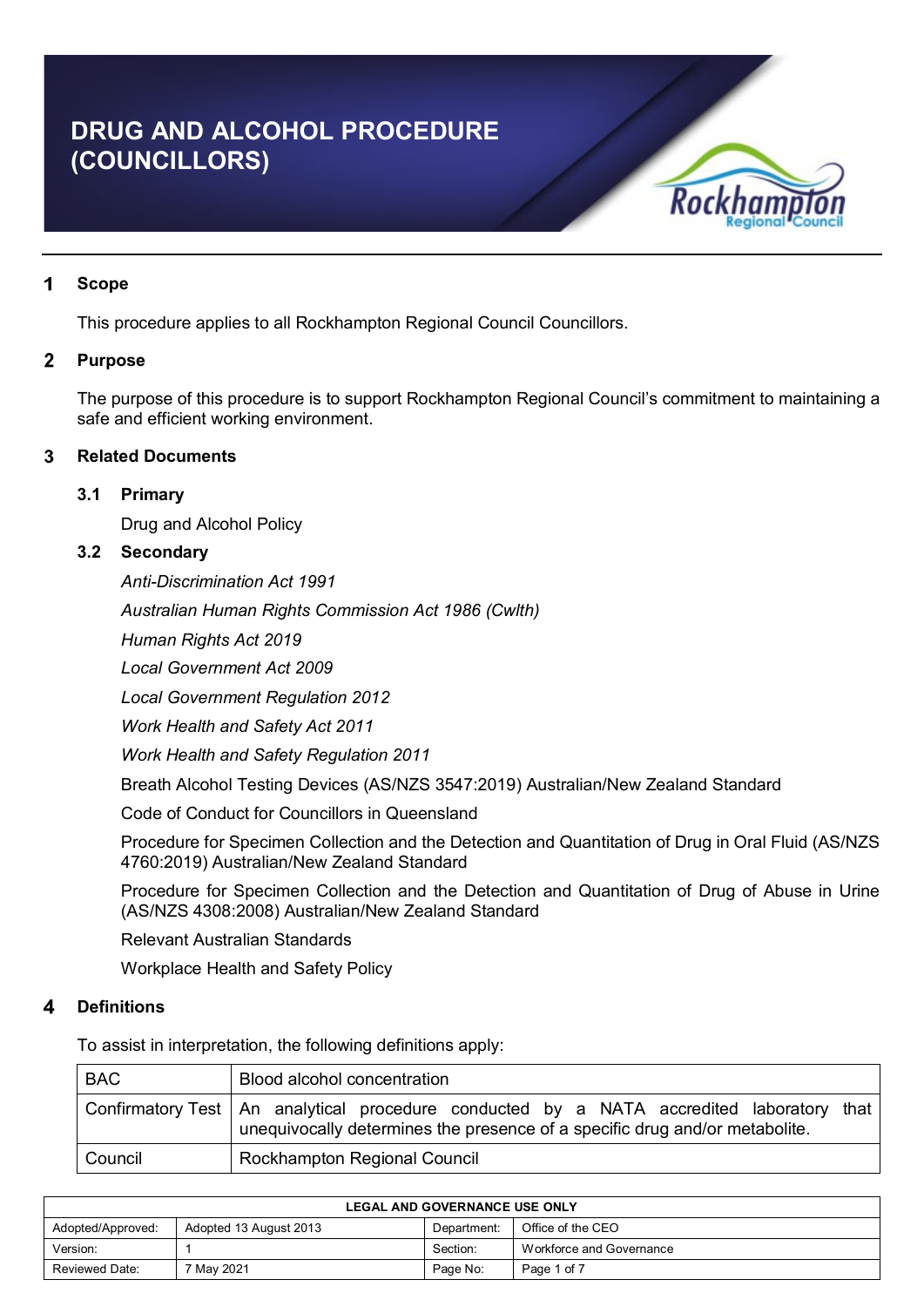| Councillor                                         | The Mayor and Councillor/s of Council, within the meaning of the Local Government<br>Act 2009.                                                                                                                                                                                                                        |
|----------------------------------------------------|-----------------------------------------------------------------------------------------------------------------------------------------------------------------------------------------------------------------------------------------------------------------------------------------------------------------------|
| <b>DAMP</b>                                        | Rockhampton Airport Drug and Alcohol Management Plan.                                                                                                                                                                                                                                                                 |
| <b>EAP</b>                                         | <b>Employee Assistance Program</b>                                                                                                                                                                                                                                                                                    |
|                                                    | A confidential, professional counselling service available to Council employees and<br>Councillors.                                                                                                                                                                                                                   |
| <b>Under the Limit</b><br>(Alcohol Test<br>Result) | The result from the test of a breath sample which indicates a BAC less than the limit.                                                                                                                                                                                                                                |
| <b>Fit for Work</b>                                | A state (physically, mentally and emotionally) to perform assigned tasks competently<br>and in a manner which does not compromise or threaten the health, wellbeing and<br>safety of themselves or others in the workplace.                                                                                           |
| Impairment                                         | A symptom of reduced quality, strength or effectiveness of a worker due to the effects<br>of drugs or alcohol consumption whilst performing their usual duties.                                                                                                                                                       |
| <b>NATA</b>                                        | National Association of Testing Authorities.                                                                                                                                                                                                                                                                          |
| Negative<br>(Drug Test<br>Result)                  | The result from the first test of a sample that indicates no presence of a substance<br>being tested for.                                                                                                                                                                                                             |
| Non-Negative<br>(Drug Test<br>Result)              | The result from the first test of a sample that may indicate the presence of a<br>substance being tested for.                                                                                                                                                                                                         |
| Over the Limit<br>(Alcohol Test<br>Result)         | The result from the test of a breath sample which indicates a BAC in excess of the<br>limit.                                                                                                                                                                                                                          |
| Positive<br>(Drug Test<br>Result)                  | The result from a laboratory confirmation that the presence of a substance being<br>tested for exceeds the limit specified in the relevant Australian Standard.                                                                                                                                                       |
| Random                                             | Having no specific pattern, purpose or objective.                                                                                                                                                                                                                                                                     |
| Reasonable<br>Suspicion                            | An objectively justifiable suspicion based on specific facts or circumstances that<br>justifies a request for testing at the time. The facts or circumstances are not<br>necessarily medically based and are consistent with the published potential effects<br>of being under the influence of drugs and/or alcohol. |
| Reasonable<br><b>Suspicion Testing</b>             | Testing undertaken following a report of reasonable suspicion.                                                                                                                                                                                                                                                        |
| <b>Testing Provider</b>                            | Council's preferred testing provider as selected by a tender process.                                                                                                                                                                                                                                                 |
| <b>Under the Limit</b><br>(Alcohol Test<br>Result) | The result from the test of a breath sample which indicates a blood alcohol<br>concentration (BAC) less than the limit.                                                                                                                                                                                               |
| <b>Work Hours</b>                                  | Any time where a Councillor is at the workplace.                                                                                                                                                                                                                                                                      |
| Workplace                                          | A place excluding a Councillor's home or home office where a reasonable person<br>would consider that the Councillor is at work.                                                                                                                                                                                      |

| <b>LEGAL AND GOVERNANCE USE ONLY</b>                                            |            |          |                          |  |
|---------------------------------------------------------------------------------|------------|----------|--------------------------|--|
| Office of the CEO<br>Adopted/Approved:<br>Adopted 13 August 2013<br>Department: |            |          |                          |  |
| Version:                                                                        |            | Section: | Workforce and Governance |  |
| Reviewed Date:                                                                  | ' Mav 2021 | Page No: | Page 2 of 7              |  |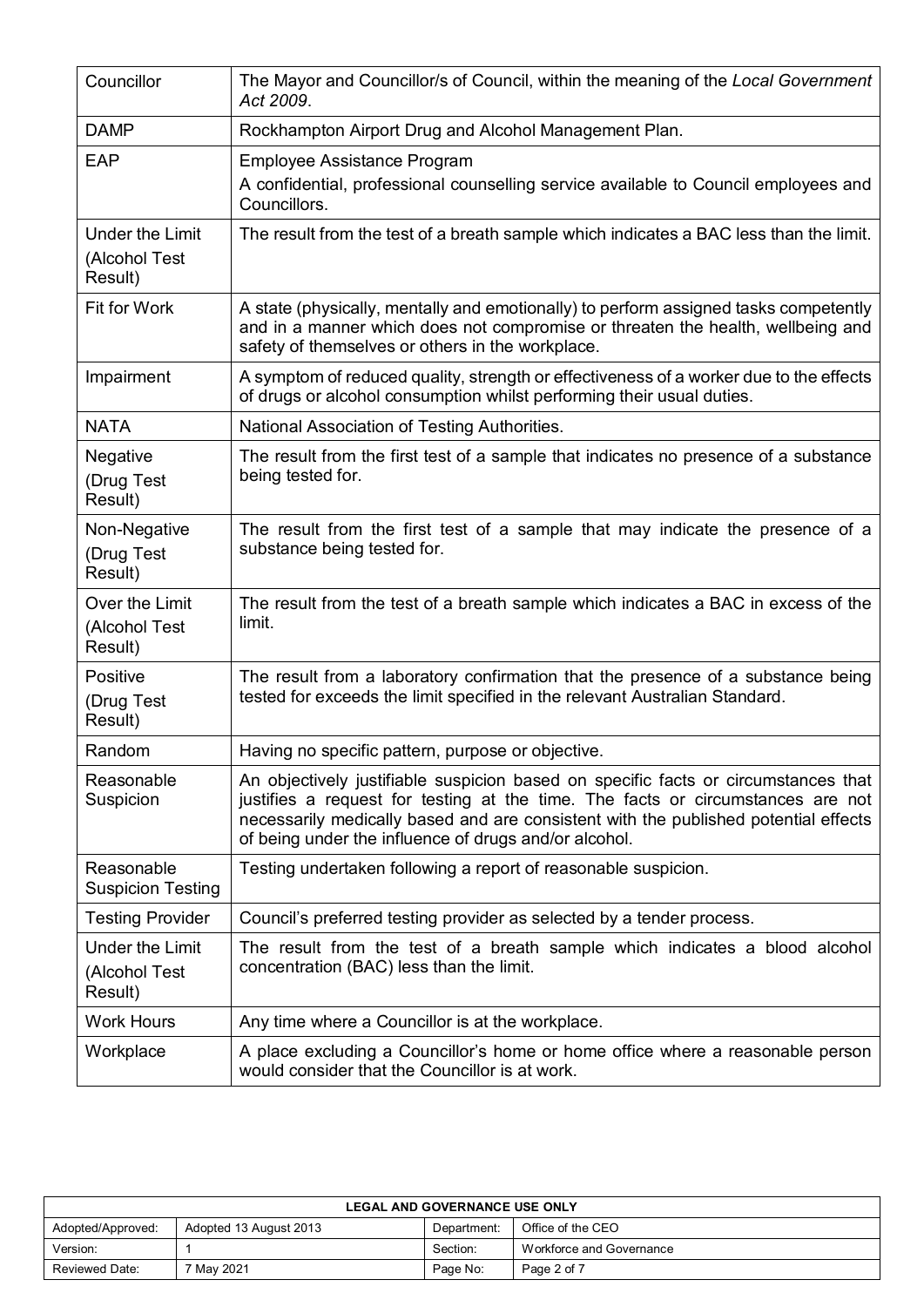#### 5 **Procedure**

# **5.1 Responsibilities**

# **5.1.1 Councillors**

All Councillors have the responsibility to:

- (a) Adhere to and maintain knowledge of this procedure at all times;
- (b) Present for duty in a fit for work state;
- (c) Attend training and education sessions as required; and
- (d) Be available and participate in testing procedures.

# **5.1.2 Workforce and Governance**

Workforce and Governance have responsibility to:

- (a) Assist in the coordination of this procedure;
- (b) Assist with training and education programs for this procedure;
- (c) Review requests for post-incident and/or reasonable suspicion testing;
- (d) Ensure all testing personnel are trained and competent;
- (e) Ensure testing procedures are followed according to the relevant Australian Standards; and
- (f) Ensure all information collected is maintained and treated with the strictest confidentiality.

# **5.2 Awareness and Training**

Councillors will be provided with drug and alcohol awareness and training. In addition, a range of information on drug and alcohol consumption will be made available to Councillors including the different types of drugs and the risks they pose to people's health.

Drug and alcohol awareness and training for Councillors will cover, but not be limited to, the points below:

- (a) The importance of being able to perform their duty;
- (b) The effects of the consumption of drugs and/or alcohol on health, safety and performance in the workplace;
- (c) What constitutes unacceptable drug or alcohol consumption;
- (d) Basic knowledge and understanding of the different types of drugs and their effects;
- (e) Ways of dealing with the consumption of alcohol and other drugs, counselling, treatment and rehabilitation services available to Councillors to enable those who have problems or concerns to seek effective solutions and suitable treatment of their choosing; and
- (f) Council's Drug and Alcohol Policy and Procedures.

# **5.3 Drug and Alcohol Testing Triggers**

The following are the types of testing triggers.

## **5.3.1 Random Testing**

Random drug and alcohol testing may be conducted for Councillors.

## **5.3.2 Reasonable Suspicion**

In the case where there is reasonable suspicion that a Councillor is under the influence of drugs and/or alcohol while at the workplace it will be referred to the Mayor to determine if a test will be completed or not. In the case of the Mayor being suspected it will be for the Deputy Mayor to make the determination.

| <b>LEGAL AND GOVERNANCE USE ONLY</b>                                            |  |          |                          |  |
|---------------------------------------------------------------------------------|--|----------|--------------------------|--|
| Office of the CEO<br>Adopted 13 August 2013<br>Adopted/Approved:<br>Department: |  |          |                          |  |
| Version:                                                                        |  | Section: | Workforce and Governance |  |
| 7 Mav 2021<br>Reviewed Date:<br>Page No:<br>Page 3 of 7                         |  |          |                          |  |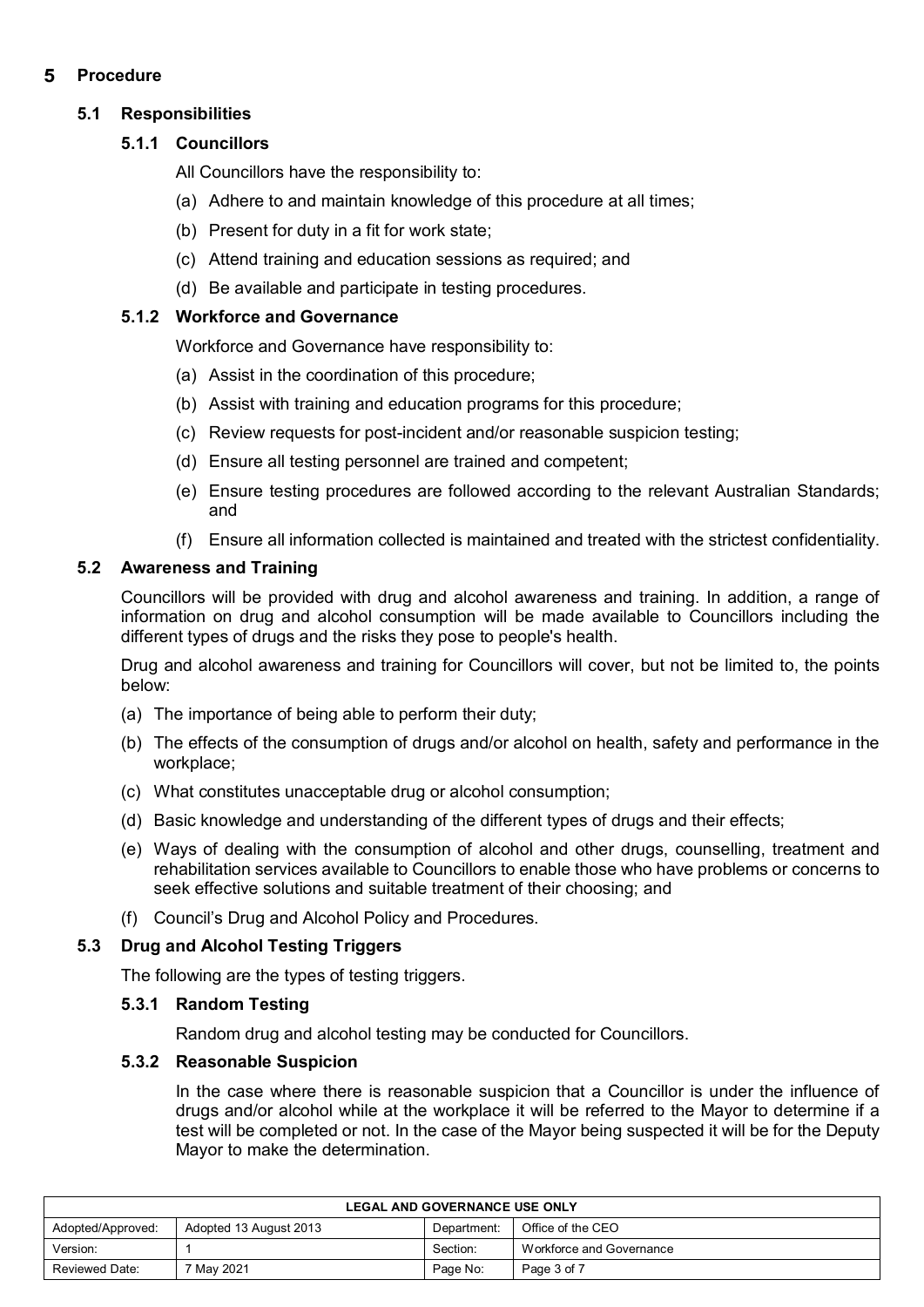A person who raises reasonable suspicion about a Councillor being under the influence of drugs or alcohol while at the workplace is deemed to have made a complaint about the Councillor in accordance of the provisions of the *Local Government Act 2009*.

#### **5.3.3 Post Incident**

A drug and alcohol test may be conducted in accordance with this procedure for any Councillor who is involved in or may have contributed to:

- (a) An incident which involves or has the potential to cause death, serious injury or significant damage to property; or
- (b) Any incident which causes serious damage to a motor vehicle.

The Councillor's health and safety takes precedence over a drug and alcohol test following an incident.

## **5.4 Testing Methods**

Councillors will be offered the choice of either urine or saliva testing. Where the testing provider deems that any testing equipment has malfunctioned during collection, a secondary test may be required.

Urine testing will be conducted in accordance with Australian Standard 4308:2008. Saliva testing will be conducted in accordance with Australian Standard 4760-2019.

Alcohol testing will be conducted in accordance with Australian Standard 3547-2019 and current random breath testing procedures in Queensland.

#### **5.5 Authorised Drug and Alcohol Testing**

Testing is only carried out with site approved drug and alcohol testing equipment, which is regularly tested and calibrated to the standards specified by the manufacturer.

The testing provider arranges for non-negative drug test samples to be forwarded to an approved laboratory for independent analysis in accordance with NATA requirements.

#### **5.6 Drug and Alcohol Testing**

A Councillor is in breach of the Drug and Alcohol Policy if a sample collected and analysed in accordance with the guidelines set out in this procedure indicates the presence of a drug at or above the limits or the presence of alcohol above the limit outlined below.

#### **5.6.1 Drugs**

Initial screening for drugs shall comprise of a urine test for the following drug levels:

| Amphetamine type substances | $300\mu g/l$  |
|-----------------------------|---------------|
| Cannabis metabolites (THC)  | $50\mu g/l$   |
| Cocaine metabolites         | $300\mu g/l$  |
| Opiates (heroin)            | $300\mu g/l$  |
| Benzodiazepines             | $200 \mu g/l$ |

According to AS/NZS 4308:2008:

 $\mu$ g/l = micrograms per litre

| <b>LEGAL AND GOVERNANCE USE ONLY</b>                                            |  |          |                          |  |  |
|---------------------------------------------------------------------------------|--|----------|--------------------------|--|--|
| Office of the CEO<br>Adopted/Approved:<br>Adopted 13 August 2013<br>Department: |  |          |                          |  |  |
| Version:                                                                        |  | Section: | Workforce and Governance |  |  |
| May 2021<br>Page 4 of 7<br>Reviewed Date:<br>Page No:                           |  |          |                          |  |  |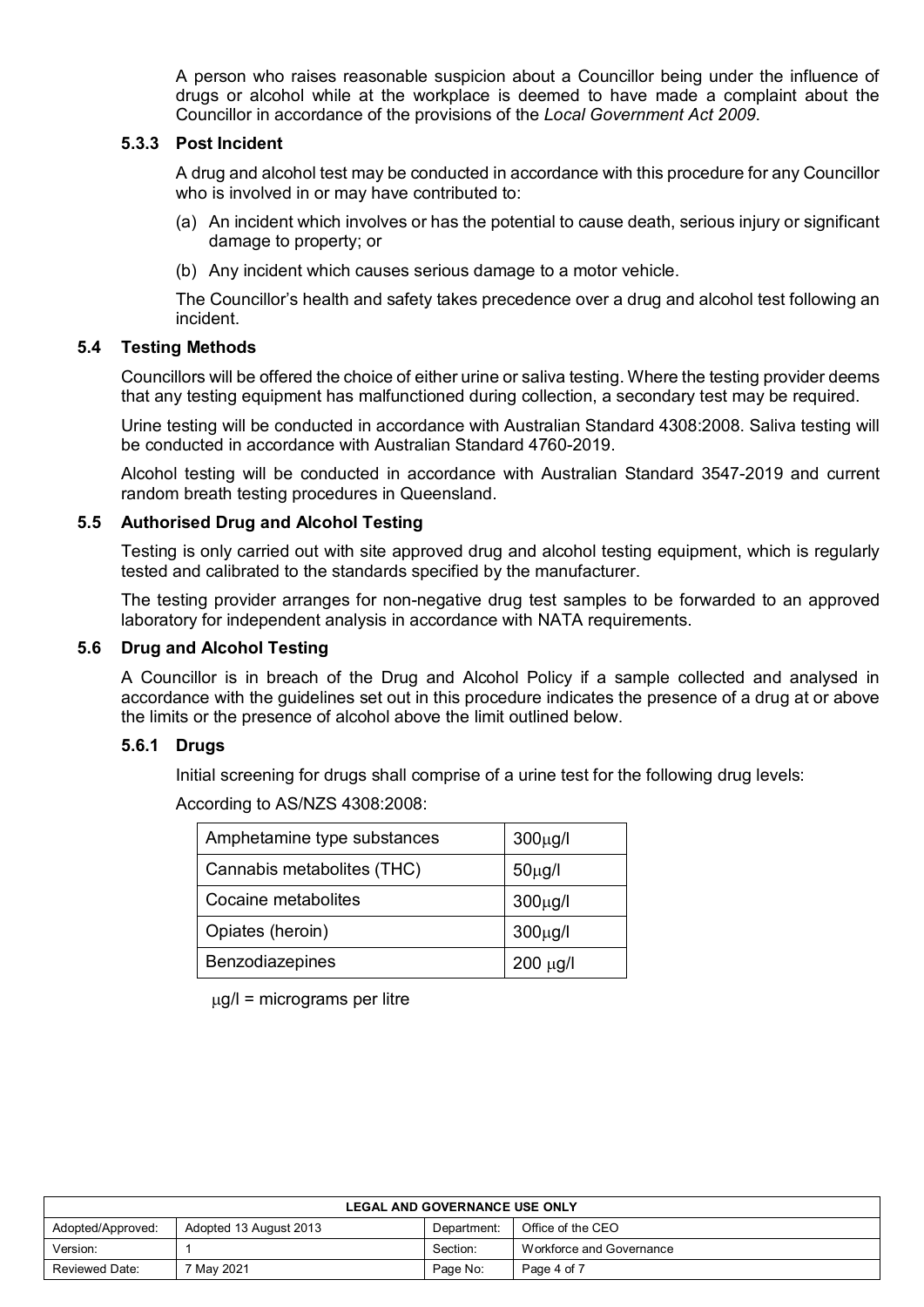Saliva testing shall screen for the following drugs:

According to AS4760-2019:

| Amphetamine - type substances | 50ng/ml |
|-------------------------------|---------|
| Cannabinoids                  | 15ng/ml |
| Cocaine and metabolites       | 50ng/ml |
| Opiates                       | 50ng/ml |
| Oxycodone                     | 40ng/ml |

ng/ml = nanograms per millilitre

Drugs that may return a non-negative result for the urine test include (but are not limited to) heroin, cocaine, amyl nitrates (rush), PCP (angel dust), crack, ecstasy, LSD, speed, magic mushrooms and ice.

Drugs that may return a non-negative result for the saliva test include marijuana and other products containing THC and amphetamine related compounds.

It should be noted that these limits, as specified in the relevant Australian Standard, may change from time to time and as such the limits relevant at the time of testing will always apply.

# **5.6.2 Alcohol**

All Councillors must provide, if tested, a blood alcohol concentration (BAC) of less than 0.05g/100ml (0.05%).

# **5.7 Drug Testing Results**

## **5.7.1 Confidentiality**

All drug testing results are treated with the strictest confidentiality.

#### **5.7.2 Negative Test Result**

If the sample records a negative result, no further action is required pursuant to this procedure.

## **5.7.3 Non-Negative Test Result from Declared Prescription or Pharmacy Medication**

If a Councillor declares the use of prescription or pharmacy medications prior to presenting for testing and tests non-negative for a substance known to be in that medication, the Councillor must be allowed to continue normal duties if the actual medication does not cause any impairment, risk of impairment, or place them outside the legal limits for operating motor vehicles. The Councillor's sample must be sent to the approved testing facility to confirm declaration.

Should a laboratory result contradict the prescription or pharmacy medication declared by the Councillor, this must be treated as a positive result.

## **5.7.4 Non-Negative Test Result**

If a Councillor tests non-negative following a drug test, the Councillor will be transported home.

The Councillor must not return to the workplace until the results of the sample are returned and a negative result achieved.

## **5.7.5 Positive Test Result**

If a Councillor returns a positive test to drugs, the Councillor is not be permitted to return to the workplace until such time a negative sample is provided.

A positive test result will be deemed a breach of Council's Drug and Alcohol Policy, and will be dealt with in accordance of the provisions of the *Local Government Act 2009*.

Any Councillor that tests positive to drugs will be advised of the EAP process.

| <b>LEGAL AND GOVERNANCE USE ONLY</b>                                            |            |          |                          |  |
|---------------------------------------------------------------------------------|------------|----------|--------------------------|--|
| Office of the CEO<br>Adopted/Approved:<br>Adopted 13 August 2013<br>Department: |            |          |                          |  |
| Version:                                                                        |            | Section: | Workforce and Governance |  |
| Reviewed Date:                                                                  | ' Mav 2021 | Page No: | Page 5 of 7              |  |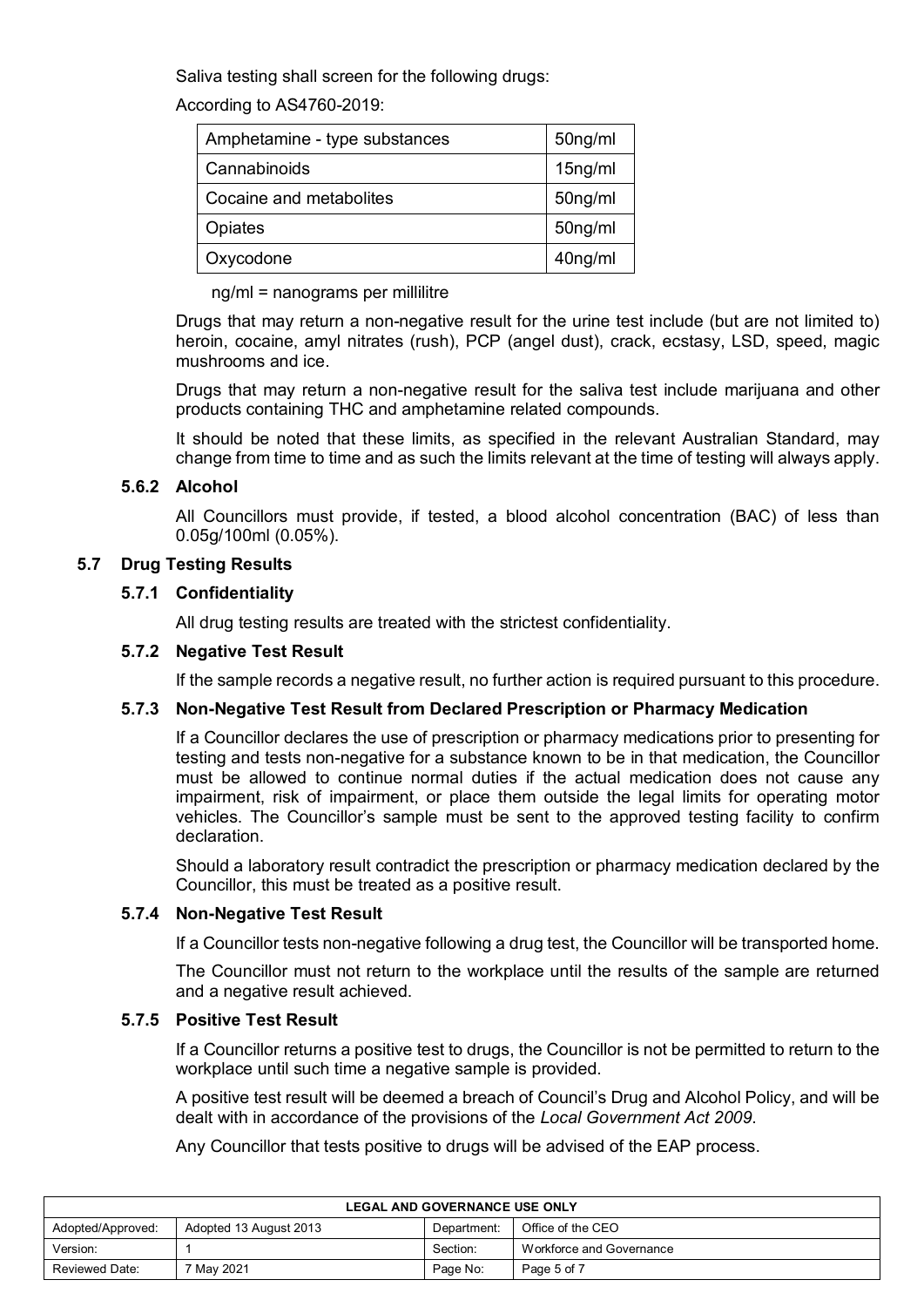# **5.7.6 Option to Challenge Test Result**

A Councillor may, at their own expense, request a practitioner of their own choice to arrange an additional analysis of the sample provided by the Councillor at the time of testing by an approved laboratory that meets the Australian Standard. If this sample returns a negative result, the costs incurred by the Councillor for testing purposes are reimbursed by Council.

#### **5.8 Alcohol Testing Results**

#### **5.8.1 Under the Limit**

If the sample returns a result which indicates a blood alcohol concentration (BAC) is under the limit, no further action is required pursuant to this procedure.

#### **5.8.2 Over the Limit**

A Councillor is considered to be in breach of Council's Drug and Alcohol Policy when they are breath tested and return a blood alcohol concentration (BAC) of 0.05mg/100ml or greater.

The Councillor will remain in the testing facility until a second test is undertaken. A second test must be conducted after a cooling off period of 20 minutes. This is in accordance with current random breath testing procedures in Queensland.

- **5.8.3** If the Councillor refuses to have a second test or the second test returns a BAC of 0.05mg/100ml or greater, the Councillor shall not be permitted to remain at the workplace and shall be transported home as soon as reasonably practicable. In addition, if a complaint is made as a consequence of a Councillor recording a BAC of 0.05mg/100ml or greater, it will be dealt with in accordance of the provisions of the *Local Government Act 2009*.
- **5.8.4** The Councillor may return to the workplace on the next ordinary working day and undertake a breath test. The Councillor must only be permitted to remain in the workplace following a result that returns a BAC under the required limit.

#### **5.9 Prescription and Pharmacy Medications**

Where a Councillor is taking prescription or pharmacy medications for a legitimate medical purpose, the Councillor will not breach this procedure by attending work, if the Councillor:

- (a) Takes the prescription and pharmacy medications in accordance with the instructions from their medical practitioner or pharmacist and normal directions applying to the use of those medications;
- (b) Does not misuse or abuse prescription and pharmacy medications;
- (c) Is aware of the effects (including potential effects) of consumption of alcohol while taking prescription and pharmacy medications;
- (d) Checks with their medical practitioner or pharmacist about the effect of the medication on their ability to drive vehicles, operate machinery and generally perform their duties in a safe manner. If a Councillor's ability to perform their duties safely could be impaired by prescription and pharmacy medications, the Councillor must notify the Mayor (or in the case of the Mayor, the Deputy Mayor) before undertaking their work. A Councillor is not required to disclose details of the condition/s being treated; and
- (e) Advises the testing provider of any prescription or pharmacy medication that may impact upon the result, prior to the test being undertaken.

If Council suspects that a Councillor's ability to safely perform their duties is impaired (or likely to be impaired) due to prescription or pharmacy medications, Council may take steps to address the issue in accordance with this procedure.

| <b>LEGAL AND GOVERNANCE USE ONLY</b>                                            |          |          |                          |  |
|---------------------------------------------------------------------------------|----------|----------|--------------------------|--|
| Office of the CEO<br>Adopted/Approved:<br>Adopted 13 August 2013<br>Department: |          |          |                          |  |
| Version:                                                                        |          | Section: | Workforce and Governance |  |
| Reviewed Date:                                                                  | May 2021 | Page No: | Page 6 of 7              |  |